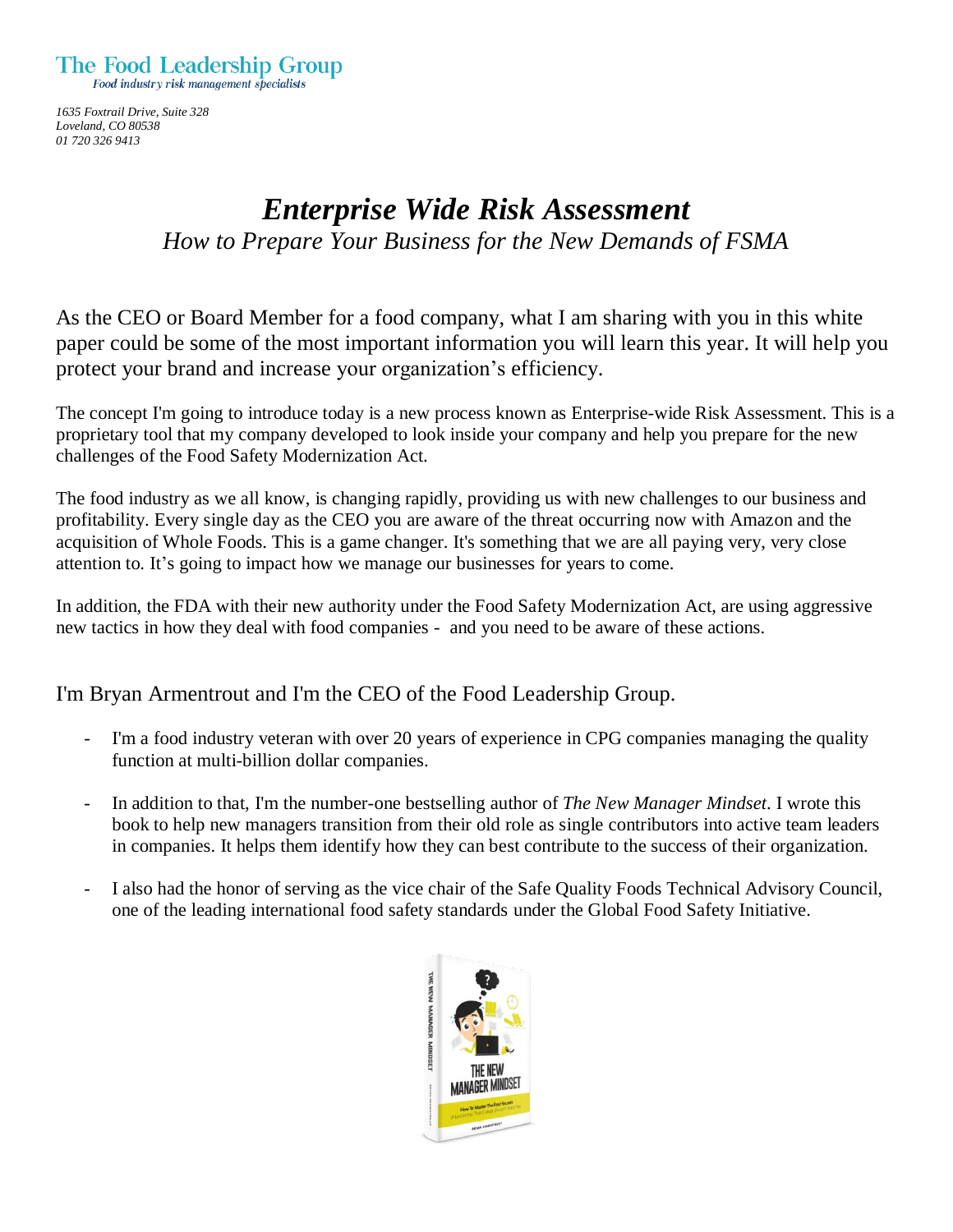*1635 Foxtrail Drive, Suite 328 Loveland, CO 80538 01 720 326 9413*

I want to talk a little about something that as a quality professional we all fear.

It's a phone call that no one ever wants to get. My call happened on Thursday, December 21st.



The call came from the Florida State Department of Health. They had gone into a Publix supermarket and pulled some of my products from store shelves for analysis. The product was a Brie cheese and they had tested it for Listeria - and they said it was positive. I was in shock when I heard that. I didn't believe it - it didn't make any sense to me. I put down the phone and sat there for a moment in stunned silence.

Given the right circumstances, Listeria is a pathogen that can easily cause illness or even death. This was a serious thing. But the plant that manufactured this cheese was one of my best plants and it just didn't make sense to me.

We contacted FDA and told them what was going on, started the necessary recall procedures and the next day I was on a plane to California to go visit the plant. That plant became my home for the next two months.

The plant was shut down during that period of time. There were press releases. There was media. People were out of work. The public needed answers and it was costing the company millions and millions of dollars. Our loyal consumers wanted to make sure that our products were safe. It was my job to make sure they were.

We tore that plant apart. We looked everywhere trying to find the problem. At first, we didn't find anything. It was hard to find because the contamination was sporadic. Only a very few were positive, but we did find it. It was all true. We had Listeria in our plant.

There was something going on - but what was it? What was the culprit in the plant?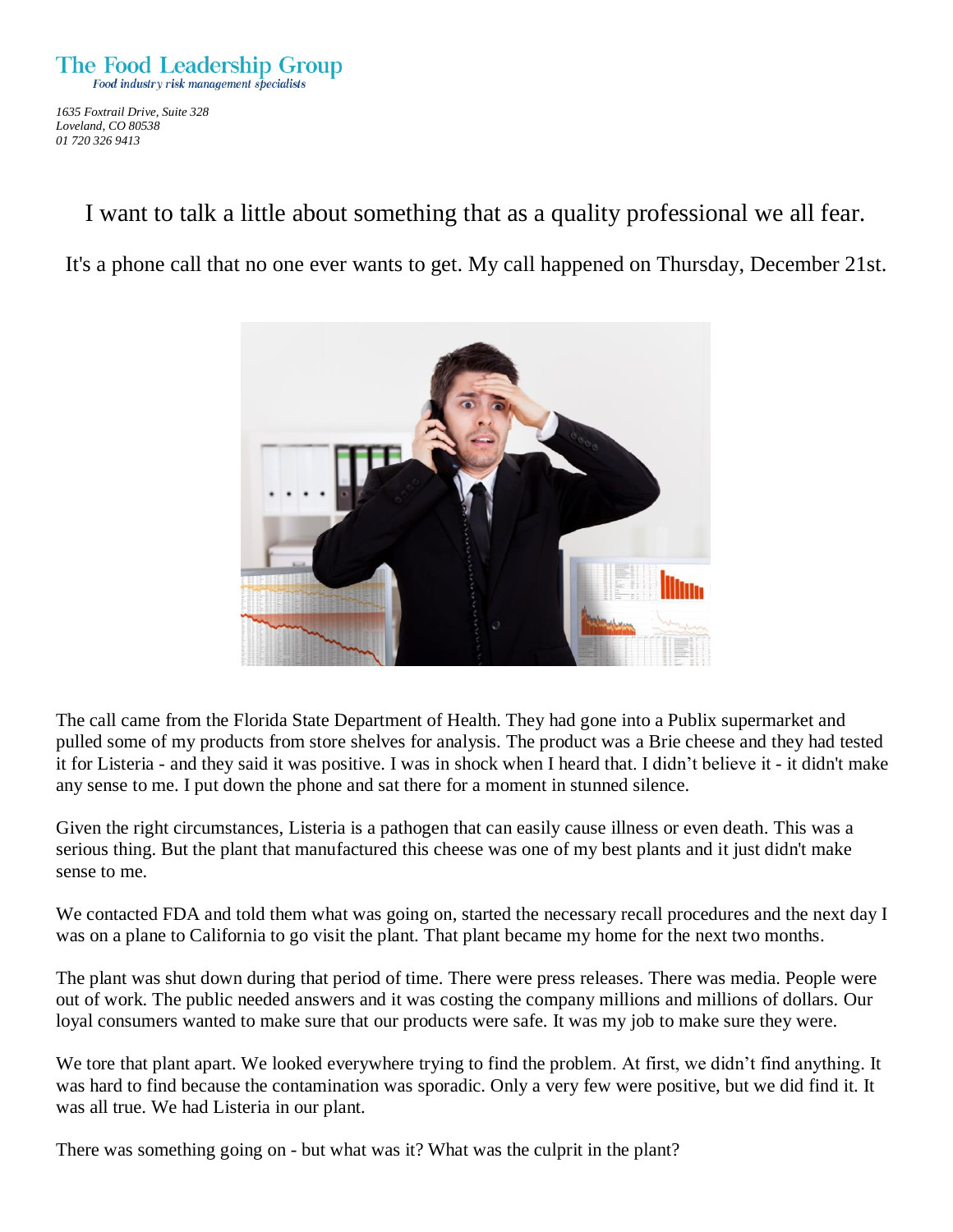*1635 Foxtrail Drive, Suite 328*

*Loveland, CO 80538 01 720 326 9413*

After a while, we found it. It was an old packaging machine. This machine wraps the paper around the outside of the Brie, and hidden down inside that machine in the very bottom was a tiny little area hiding a bit of old cheese that wasn't getting cleaned out. No one could see it. No one knew it was there. It was really easy to miss.

The cheese wedges went on a belt around that machine, and those pieces would touch that contamination source every now and then. We found where the Listeria was growing and our company did the right thing. We returned the product from the markets and luckily no one got sick - or worse. I was very thankful for that, no one wants people to get sick under any circumstances.

I went back to Corporate and I was never the same again.



This recall was a turning point in my career and I went through a lot of reflection about what happened.

However, the bottom line is that you want everything to go to plan. That's why you put together programs. And training and audits and certifications and you test. You do it all, but sometimes that's not enough.

I have seen good people with similar problems have their careers ruined because of it. It really gets at you about why you failed. You didn't protect the public. You had a recall. Why? Why did this happen? You had everything in place and yet it still happened.

What was missing? I realized that you need much more than just QA systems and Programs.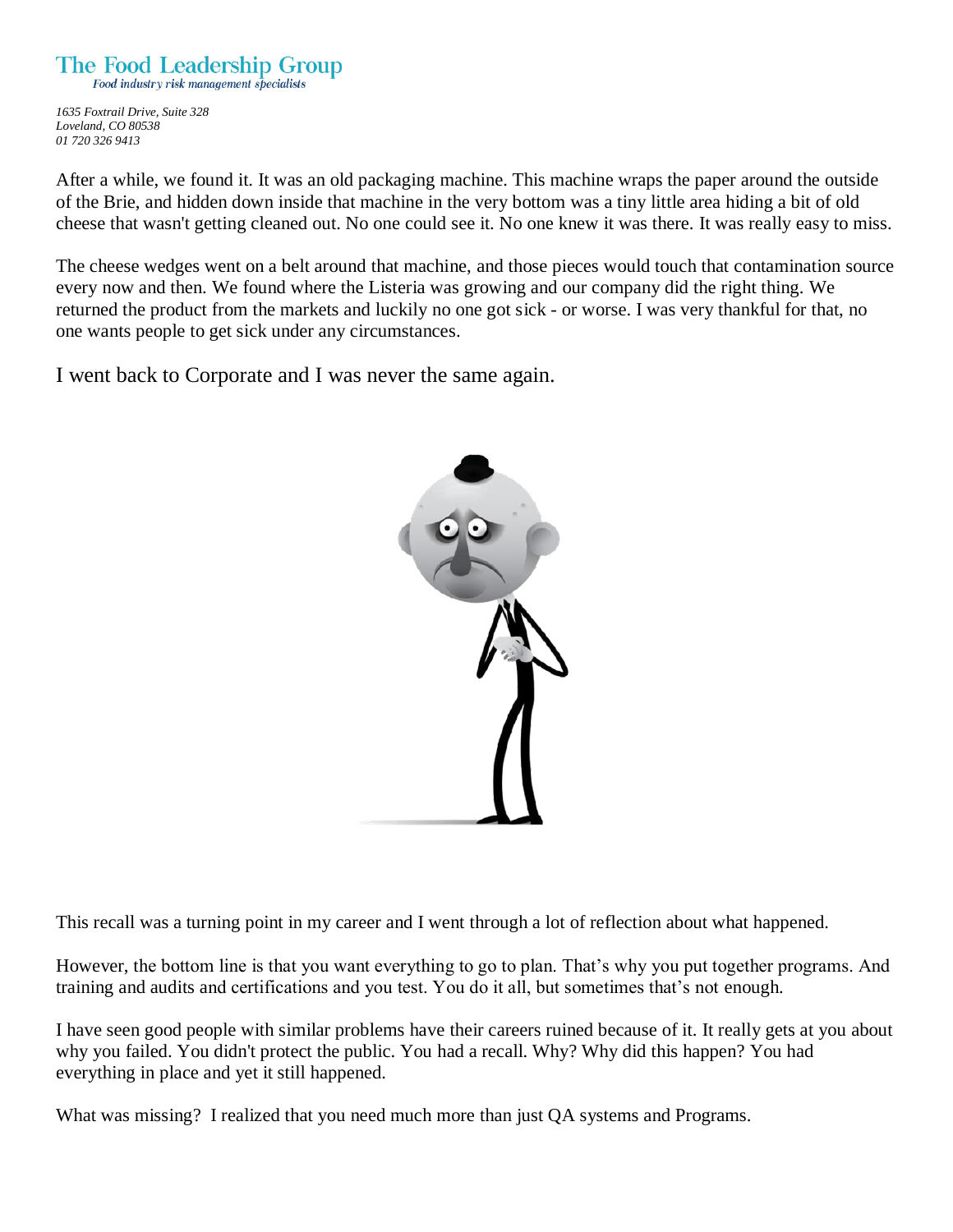

*1635 Foxtrail Drive, Suite 328 Loveland, CO 80538 01 720 326 9413*

# **Forbes**

The costs of recalls to food companies are extremely expensive.

Forbes Magazine recently partnered with the Grocery Manufacturers Association to look at the average cost of a recall.

Do you know what it is? *The average direct cost of a recall is now over 30 million dollars.* That's just the average. A lot of companies pay significantly more.

Recently, Fonterra the large cooperative in New Zealand, sold milk powders to Groupe Danone, a large French dairy company in Europe. Fonterra sold them milk powder which they thought had botulism. It triggered a huge recall. Fonterra recently settled the court case over this.

This cost Fonterra 125 million dollars right off their bottom line. Now, I don't care how big your company is. That's a really difficult hit to come back from. Not to mention the damage to your brand and your reputation.

In 2016, in the U.S, there were 762 recalls for food safety. That was up 15 percent from the prior year. The Food Safety Modernization Act, which was passed under President Obama, was supposed to help reduce the number of recalls and the grief and trauma that people go through and I went through with my company. But it hasn't.

They're expecting it to be going up again in 2017 when the data comes out. Forty percent of those issues in 2016 were related to allergens. That's bad systems within companies causing those issues. The likely cause of those failures are not in sanitation, but in the process of managing allergen containing products.

Let's look at a well-known food safety crisis here in the US – Chipotle Mexican Grill (CMG).

The red line on this graph represents their stock price during the worst part of the crisis. It has yet to recover.

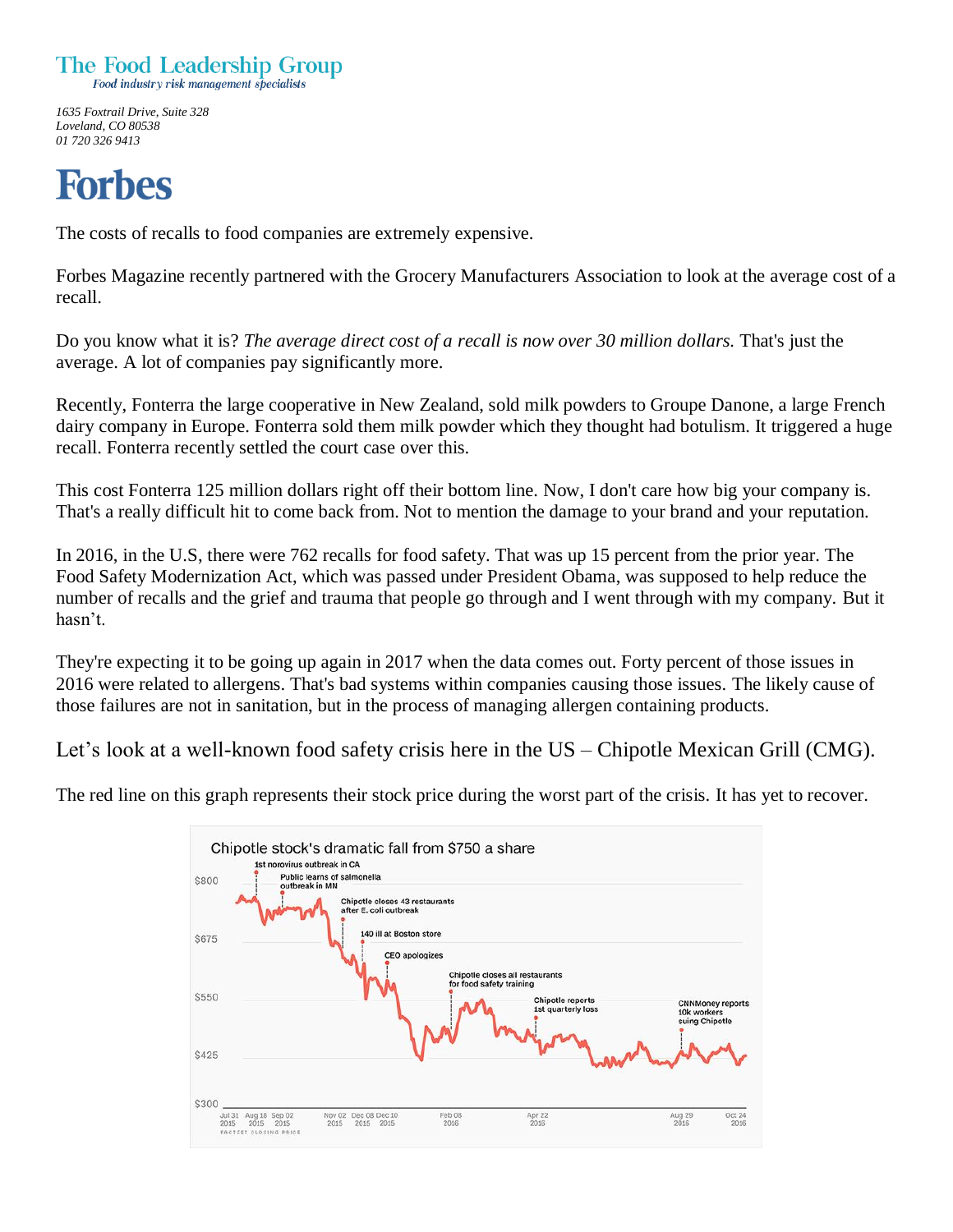*1635 Foxtrail Drive, Suite 328 Loveland, CO 80538 01 720 326 9413*

When Chipotle first started having issues in August of 2015, the market capitalization of their company was 23.2 billion dollars and a stock price of \$750 per share. Then you had food safety crisis after crisis as shown on the graph. Their stock price is currently around \$300. Market capitalization is now at \$8.8 billion dollars.

Chipotle Mexican Grill lost \$14.4 billion dollars in shareholder value as the result of food safety failures.

The Founder and CEO recently announced that he's going to step down as CEO. Now, imagine this is your name at the top of this chart. This is your company and it's your stock price going down.

Remember, we don't just sell food, we sell trust.



You and your family practice this trust every day. When you ate breakfast this morning, did you go to the kitchen and say, "Good morning! Before I eat, I'd like to see your sanitation procedures and I would like to see how you safely cook my food?" Of course not!

It's assumed in the U.S. that the food we eat is safe. Now, we get a sense of what it's like sometimes when we travel internationally and we get a little more suspicious. But the level of trust in the U.S. is extremely high for our food supply - as it should be. We work really hard to make it safe. But, when that trust is damaged, companies are penalized severely.

The Food Safety Modernization Act was a direct result of that failure in trust. As a friend of mine, Joe Levitt at Hogan Lovells – former FDA Commissioner at FDA once famously said: "The rules of the game have changed." As CEO, you need to be aware of those rules and how those changes impact you directly.

FDA is there to enforce, and because of those statistics I gave earlier on the number of recalls, they're under immense pressure to deliver lower numbers and make sure that food companies aren't producing unsafe products. So, if there's a doubt in their minds, they're going to come in with guns blazing.

FDA under FSMA has unprecedented access within your company to all your records and all your systems and, even all your people are fair game now for FDA.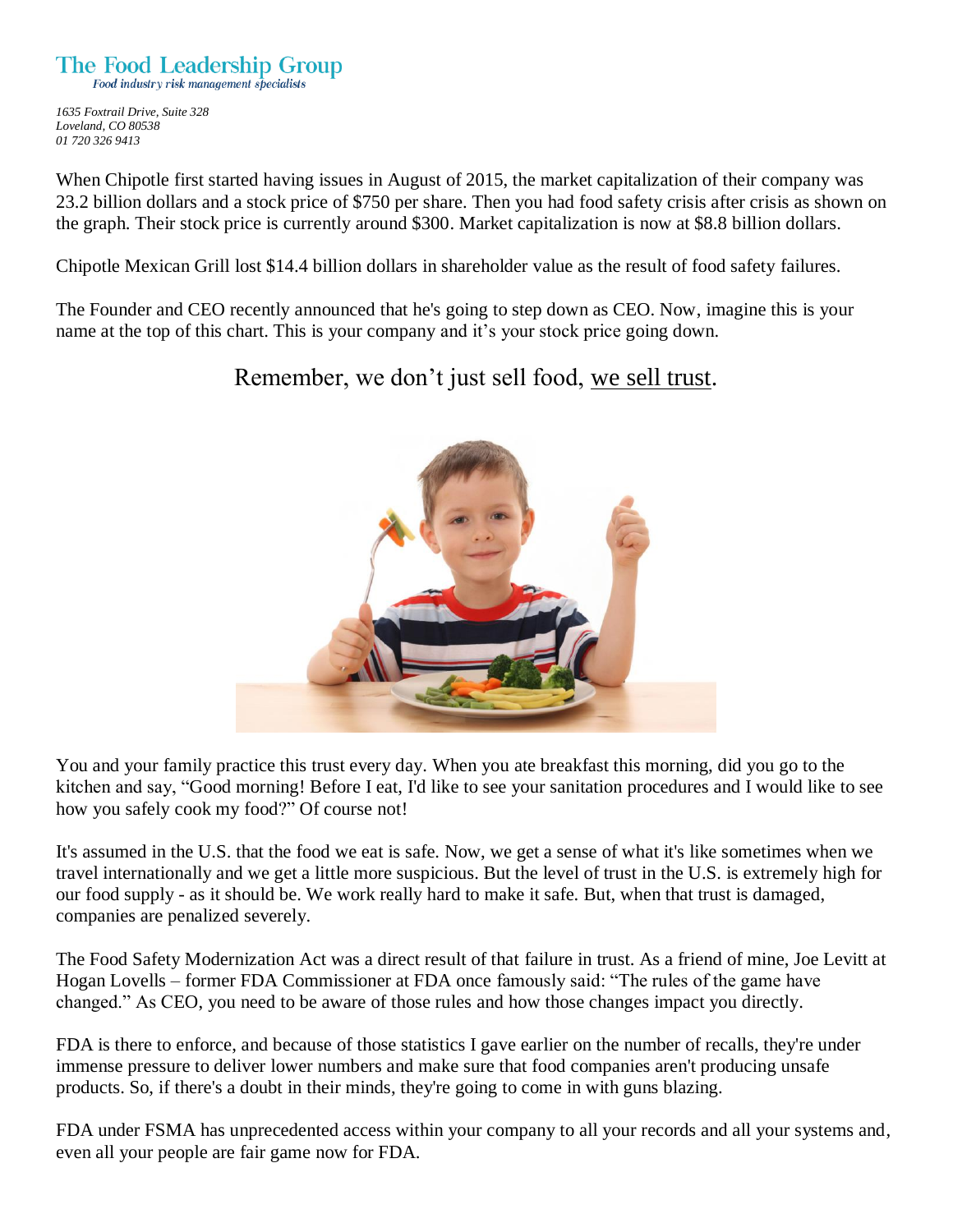*1635 Foxtrail Drive, Suite 328 Loveland, CO 80538 01 720 326 9413*

Now imagine this scenario...

You're at corporate, in your office on a Friday afternoon, casually talking with a member of your Board of Directors.

All of a sudden you get a panicked call from the Receptionist at the front desk. FDA is at the door! All your operational people and your VP of QA are off in the field doing what they need to do. No one else is here.

She tells you that there are five Investigators at the front desk and they want to come in and meet with you. They flash their badges and say they want a conference room and a meeting with the CEO in 15 minutes. They say they have reports of complaints and illnesses from your products. They want an explanation now or they are shutting you down.

#### How do you react to that? Are you personally prepared for that discussion?

You need a plan because this has been a recent development, and this gets back to what I was saying around the aggressiveness of FDA. They're coming to your corporate headquarters and this is not theory anymore. They are doing this right now. They have recently gone to the headquarters of a multibillion dollar retailer and they've done exactly this. You need to be ready for that. You need to protect your brand and your equity.

I've been thinking about this possibility for about a year and a half and seeing this trend, I predicted that this would be coming from FDA.

Based on my decades of industry experience, I have developed a proprietary product called the Enterprise Risk Assessment. This is the evolution of corporate compliance. It's the next step and this is what Sarbanes-Oxley was to finance. This is just as significant and you need to be just as ready.

You need to understand that compliance to FSMA is not something that's just the responsibility of your quality department. This is your personal responsibility as the CEO. Under the Park Doctrine, an obscure Supreme Court ruling from the 70s, you can now be prosecuted by the Department of Justice under FSMA. This is what happened at Blue Bell Ice Cream and the case is still ongoing.

What exactly is the Enterprise Risk Assessment process? This is a state of the art evaluation of your business systems and how they interact based on state of the art practices. This is not an audit. This is a team of world class experts working on your behalf - not former QA managers who have retired and are now doing some auditing on the side. These are former vice presidents of Operations, Senior Vice Presidents of Quality Assurance, and other Executives who understand what world class looks like, and they can come into your company and look at your departments and see if that's how they're operating.

This process will not only show where you have gaps, it will show you how to run your business more efficiently as well. Because as you know, it's not necessarily how well departments do their job, but how well they do their job when working with others.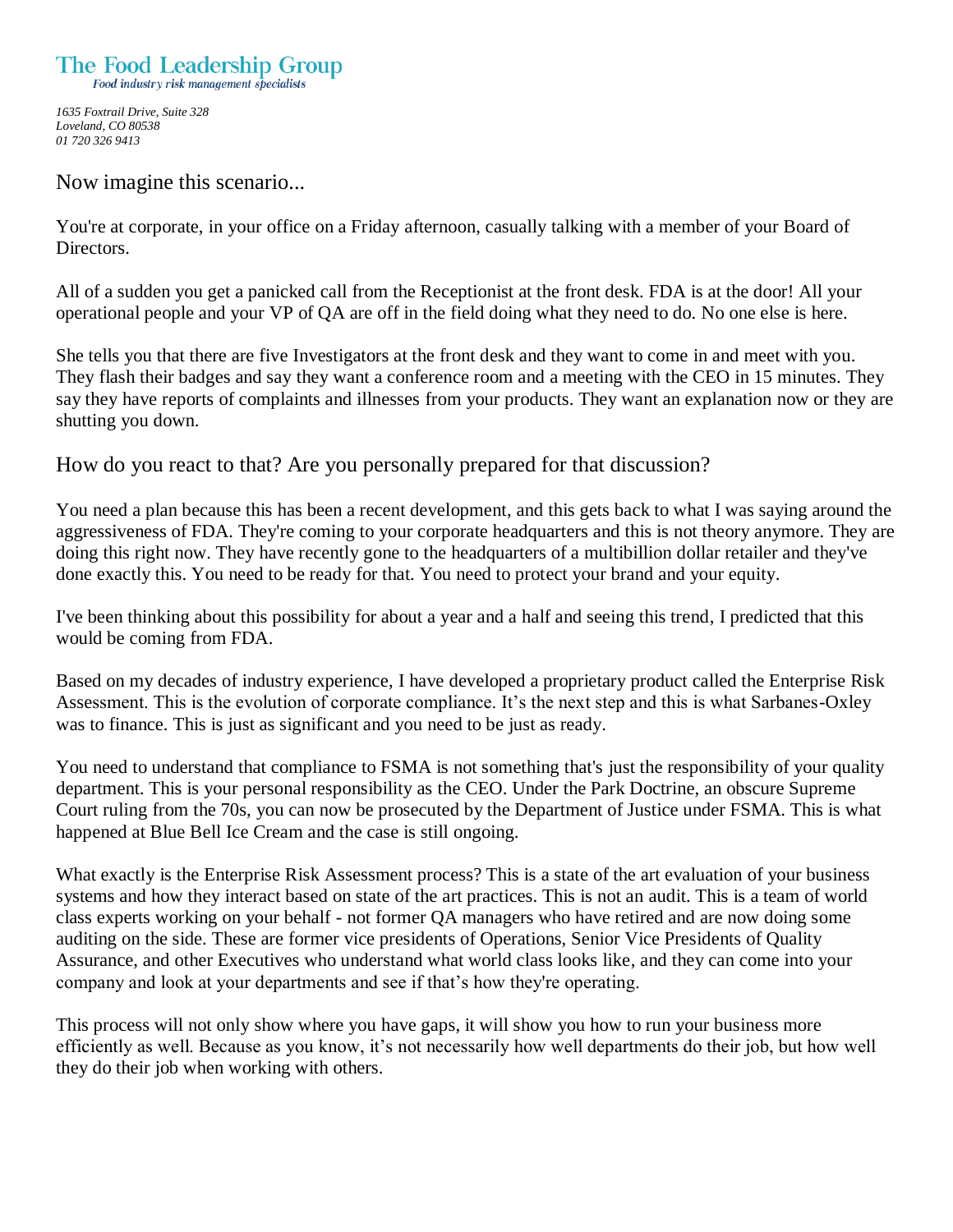### The Food Leadership Group

Food industry risk management specialists

*1635 Foxtrail Drive, Suite 328 Loveland, CO 80538 01 720 326 9413*

Because let's face it, you're the CEO and if you head down to the office of your Vice President of Quality and you go in there and you shut the door, lean over his deck and say, "I just read this article from Bryan on FSMA and I want to make sure we're okay - are we ok?" What's he going to tell you? Is he going to say, "Oh my God, no! We are a mess! We are in serious trouble and I am already working on my resume. Of course not! He's going to look you in the eye and say, "Boss, I've got it." But does he really?

You need a plan with a strategic overview so you can objectively see where the gaps are in your company so you can go in and fix those things. Here's the thing. We need to put capital and the necessary tactical plan associated with who is doing what, when, why and how so you can track the project and ensure that your team is doing what they need to do. You need reporting and accountability. You need to pressure test integrity and vulnerability of your system. Because if you don't, the FDA is going to do it for you - and you're not going to like that. You need an independent objective assessment of your corporate and plant systems and how they interact with each other.

You need due diligence because if something does happen, you will need to avoid a visit from this guy.



This is Bill Marler from the law firm of Marler Clark in Washington state. He made his reputation in the food industry for suing food companies. He made his career on the E. coli issue at Jack in the Box where children died. Now, that's all he does and he makes a really good living at it. He sues food companies who have recalls. He represents plaintiffs and has it down to an art. If something does happen, you want to show that you've done in your company what needs to be done to protect the public – and more. Or like Fonterra, you're going to be paying a very large amount of money – if you don't go bankrupt first.

You need something that's confidential and internal and covered by attorney client privilege. This is for you. This is not for customers, this is not for anyone else. This is how you improve your processes in your facility.